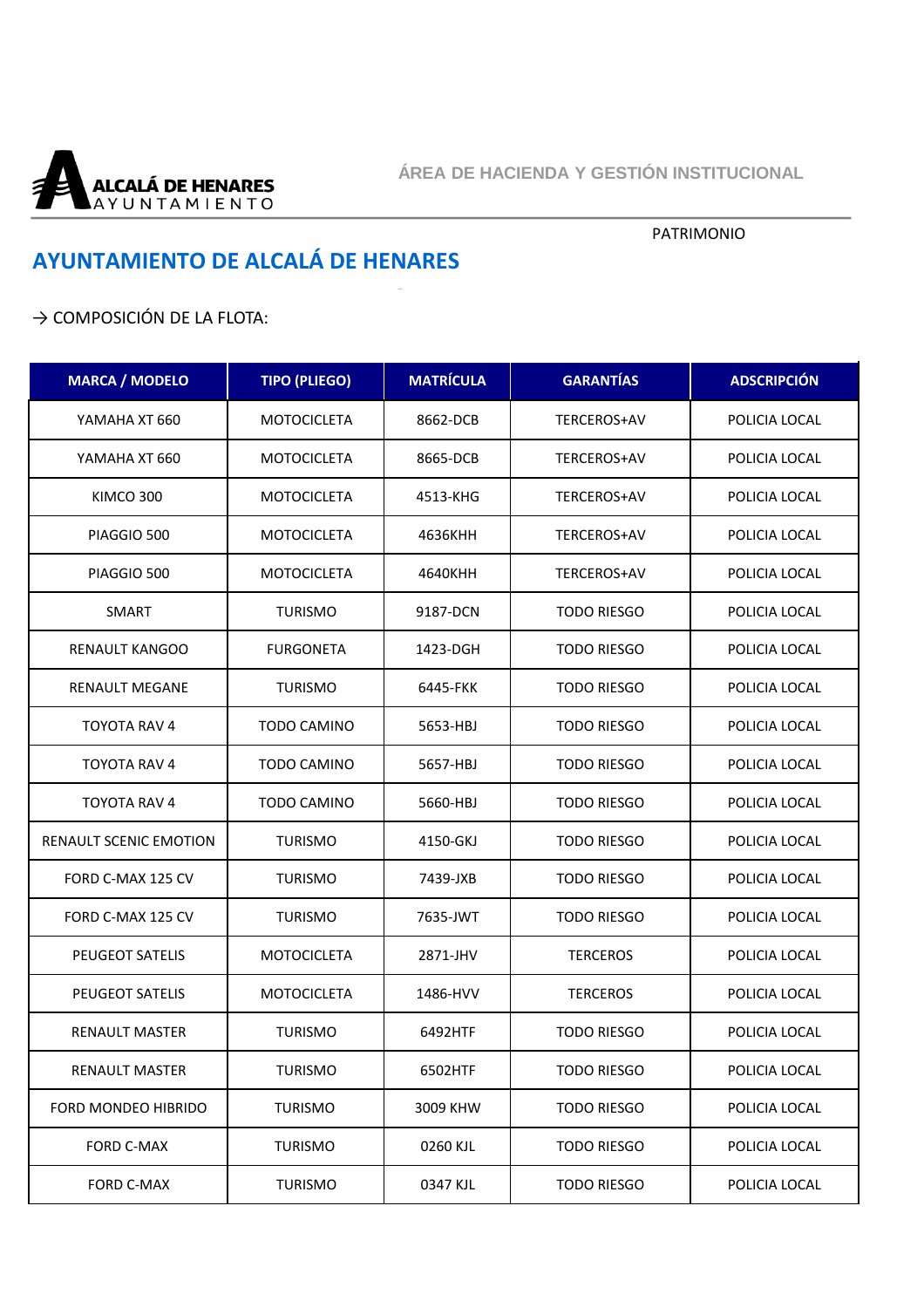| <b>MARCA / MODELO</b>                              | <b>TIPO (PLIEGO)</b>    | <b>MATRÍCULA</b> | <b>GARANTÍAS</b>   | <b>ADSCRIPCIÓN</b> |
|----------------------------------------------------|-------------------------|------------------|--------------------|--------------------|
| <b>FORD RANGER</b>                                 | <b>MONOVOLUMEN</b>      | 5490 KKZ         | <b>TODO RIESGO</b> | POLICIA LOCAL      |
| <b>RENAULT CLIO</b>                                | <b>TURISMO</b>          | 6750 HTF         | <b>TODO RIESGO</b> | POLICIA LOCAL      |
| <b>RENAULT MEGANE GR SCENIC</b>                    | <b>MONOVOLUMEN</b>      | 6755 HTF         | <b>TODO RIESGO</b> | POLICIA LOCAL      |
| SUZUKI DL 650                                      | <b>MOTOCICLETA</b>      | 2639 KSJ         | <b>TERCEROS</b>    | POLICIA LOCAL      |
| SUZUKI DL 650                                      | <b>MOTOCICLETA</b>      | 2651 KSJ         | <b>TERCEROS</b>    | POLICIA LOCAL      |
| SUZUKI DL 650                                      | <b>MOTOCICLETA</b>      | 2660 KSJ         | <b>TERCEROS</b>    | POLICIA LOCAL      |
| SUZUKI DL 650                                      | <b>MOTOCICLETA</b>      | 2664 KSJ         | <b>TERCEROS</b>    | POLICIA LOCAL      |
| MITSUBISHI ECLIPSE CROSS<br>150 T CHALLENGE        | <b>TURISMO</b>          | 2507-KTK         | <b>TODO RIESGO</b> | POLICIA LOCAL      |
| MITSUBISHI ECLIPSE CROSS<br>150 T CHALLENGE        | <b>TURISMO</b>          | 2612-KTK         | <b>TODO RIESGO</b> | POLICIA LOCAL      |
| MITSUBISHI ECLIPSE CROSS<br><b>150 T CHALLENGE</b> | <b>TURISMO</b>          | 2613-KTK         | <b>TODO RIESGO</b> | POLICIA LOCAL      |
| MITSUBISHI ECLIPSE CROSS<br>150 T CHALLENGE        | <b>TURISMO</b>          | 2615-KTK         | <b>TODO RIESGO</b> | POLICIA LOCAL      |
| MITSUBISHI ECLIPSE CROSS<br><b>150 T CHALLENGE</b> | <b>TURISMO</b>          | 2617-KTK         | <b>TODO RIESGO</b> | POLICIA LOCAL      |
| MITSUBISHI ECLIPSE CROSS<br><b>150 T CHALLENGE</b> | <b>TURISMO</b>          | 2630-KTK         | <b>TODO RIESGO</b> | POLICIA LOCAL      |
| MITSUBISHI ECLIPSE CROSS<br><b>150 T CHALLENGE</b> | <b>TURISMO</b>          | 2674-KTK         | <b>TODO RIESGO</b> | POLICIA LOCAL      |
| MITSUBISHI ECLIPSE CROSS<br><b>150 T CHALLENGE</b> | <b>TURISMO</b>          | 2681-KTK         | <b>TODO RIESGO</b> | POLICIA LOCAL      |
| NISSAN ENV 200                                     | <b>FURGONETA</b>        | 8051-HYD         | <b>TODO RIESGO</b> | POLICIA LOCAL      |
| <b>RENAULT TWIZY</b>                               | <b>TURISMO</b>          | 2240-LCZ         | <b>TODO RIESGO</b> | POLICIA LOCAL      |
| MITSUBISHI ASZ 200MPI<br><b>SPIRIT</b>             | <b>TURISMO</b>          | 2884-LDJ         | <b>TODO RIESGO</b> | POLICIA LOCAL      |
| RENAULT MASTER E2000                               | AMBULANCIA              | 2795-KWX         | <b>TODO RIESGO</b> | PROTECCIÓN CIVIL   |
| PEUGEOT                                            | AMBULANCIA              | 2370-DNX         | TERCEROS+AV+LU     | PROTECCIÓN CIVIL   |
| <b>PEUGEOT</b>                                     | AMBULANCIA              | 5286-GGZ         | TERCEROS+AV+LU     | PROTECCIÓN CIVIL   |
| <b>FORO TRANSIT</b>                                | SOCIAL - FURGON         | M-7120-ZS        | TERCEROS+AV+LU     | PROTECCIÓN CIVIL   |
| <b>FORO TRANSIT</b>                                | <b>HOSPITAL -FURGON</b> | M-3369-PH        | TERCEROS+AV+LU     | PROTECCIÓN CIVIL   |
| RENAULT                                            | MEGANE                  | 0095-BTR         | TERCEROS+AV+LU     | PROTECCIÓN CIVIL   |
| YAMAHA                                             | <b>MOTO 125</b>         | M-1595-XP        | TERCEROS+AV        | PROTECCIÓN CIVIL   |
| <b>DAELIN</b>                                      | <b>MOTO 125</b>         | 6608-FTR         | TERCEROS+AV        | PROTECCIÓN CIVIL   |
| <b>DAELIN</b>                                      | <b>MOTO 125</b>         | 6614-FTR         | TERCEROS+AV        | PROTECCIÓN CIVIL   |
| YAMAHA                                             | <b>MOTO 250</b>         | 8650-DCB         | TERCEROS+AV        | PROTECCIÓN CIVIL   |